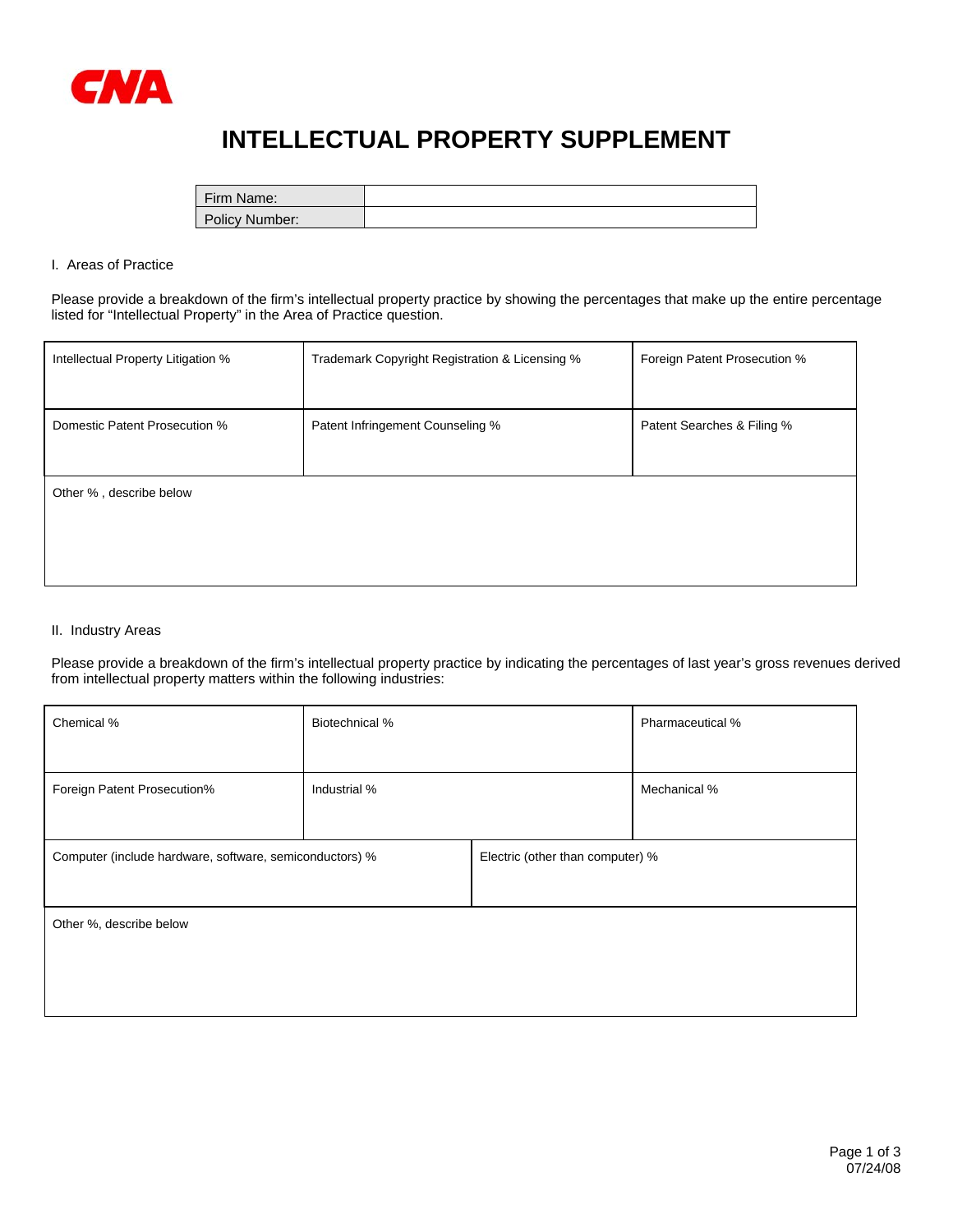

# III. Attorney Experience

| <b>Attorney Name</b> |  | Member of the                  | # of Years with Experience in<br>"Intellectual Property" | % of Time Spent in "Intellectual<br>Property" in Billable Hours |              |
|----------------------|--|--------------------------------|----------------------------------------------------------|-----------------------------------------------------------------|--------------|
|                      |  | Patent Bar?                    |                                                          | Current 12 mos                                                  | Prior 12 mos |
| 1                    |  | $\Box$ YES $\Box$ NO           |                                                          |                                                                 |              |
| $\overline{2}$       |  | $\Box$ YES $\Box$ NO           |                                                          |                                                                 |              |
| 3                    |  | $\Box$ YES $\Box$ NO           |                                                          |                                                                 |              |
| 4                    |  | $\Box$ YES $\Box$<br><b>NO</b> |                                                          |                                                                 |              |
| 5                    |  | $\Box$ YES $\Box$ NO           |                                                          |                                                                 |              |

IV. Patent: Only complete if I. Areas of Practice on page 1 reflects any percentage in Domestic or Foreign Patent Prosecution or Patent Searches & Filings.

| a.                           | <b>Patent Searches</b> |                                                                                                                                                                                                                          |                                |
|------------------------------|------------------------|--------------------------------------------------------------------------------------------------------------------------------------------------------------------------------------------------------------------------|--------------------------------|
|                              |                        | When undertaking a patent search, is it the policy and practice of the firm to set forth<br>in an engagement letter the nature, scope and limitation of a proposed patent search?                                        | $\sqcap$ yes $\sqcap$ no       |
|                              | 2.                     | Does the firm engage the services of third parties to carry out patent searches?                                                                                                                                         | ⊟ YES ⊟ NO                     |
|                              | 3.                     | When rendering an opinion letter as to the results of a patent search, is it the policy and<br>practice of the firm to qualify the opinion by reference to the nature, scope and limitations<br>of the search conducted? | $\square$ YES $\square$<br>NO. |
| <b>Foreign Patents</b><br>b. |                        |                                                                                                                                                                                                                          |                                |
|                              |                        | 1. For foreign patent filings, is the client made aware of the limited timeframe for these filings and<br>the additional requirements necessary to complete the filing?                                                  | ∣YESII NO                      |
|                              |                        | 2. Are foreign patents handled by a separate unit?                                                                                                                                                                       | $\square$ YES $\square$ NO     |
|                              | 3.                     | Does the firm engage associate counsel in their foreign patent work?                                                                                                                                                     | $\sqcap$ yes $\sqcap$<br>NO.   |
|                              | 4.                     | If yes, what percentage of the firm's patents practice?                                                                                                                                                                  |                                |

5. If greater than 10% please explain steps taken to monitor work of the associate counsel: